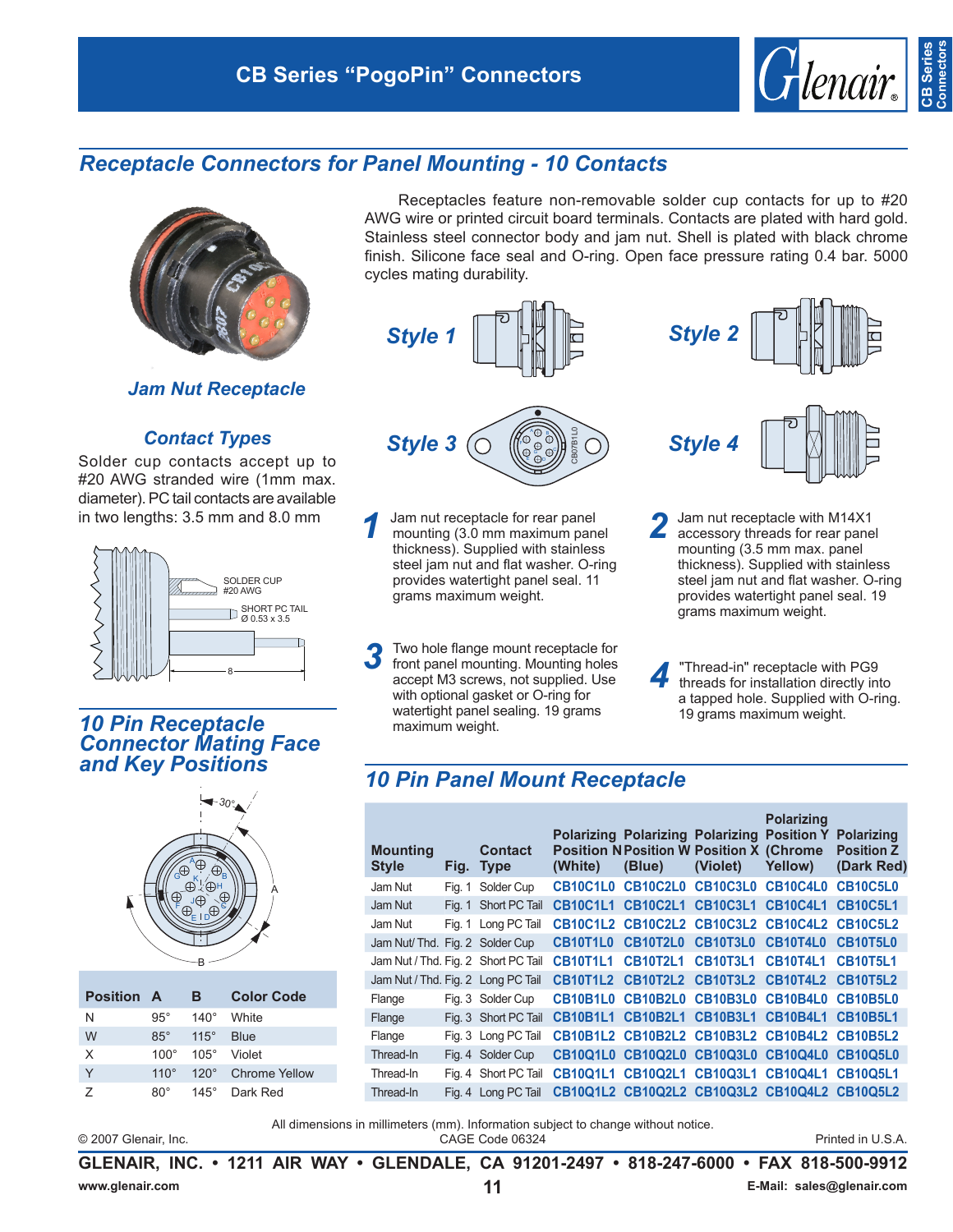

## **Jam Nut Receptacle Dimensions**



# **Flange Mount Receptacle Dimensions**



# **Thread-In Mount Receptacle Dimensions**



## **Detail A**

#### **Contact Termination Styles**



#### © 2007 Glenair, Inc.

All dimensions in millimeters (mm). Information subject to change without notice. CAGE Code 06324

Printed in U.S.A.

GLENAIR, INC. • 1211 AIR WAY • GLENDALE, CA 91201-2497 • 818-247-6000 • FAX 818-500-9912  $12$ E-Mail: sales@glenair.com www.glenair.com